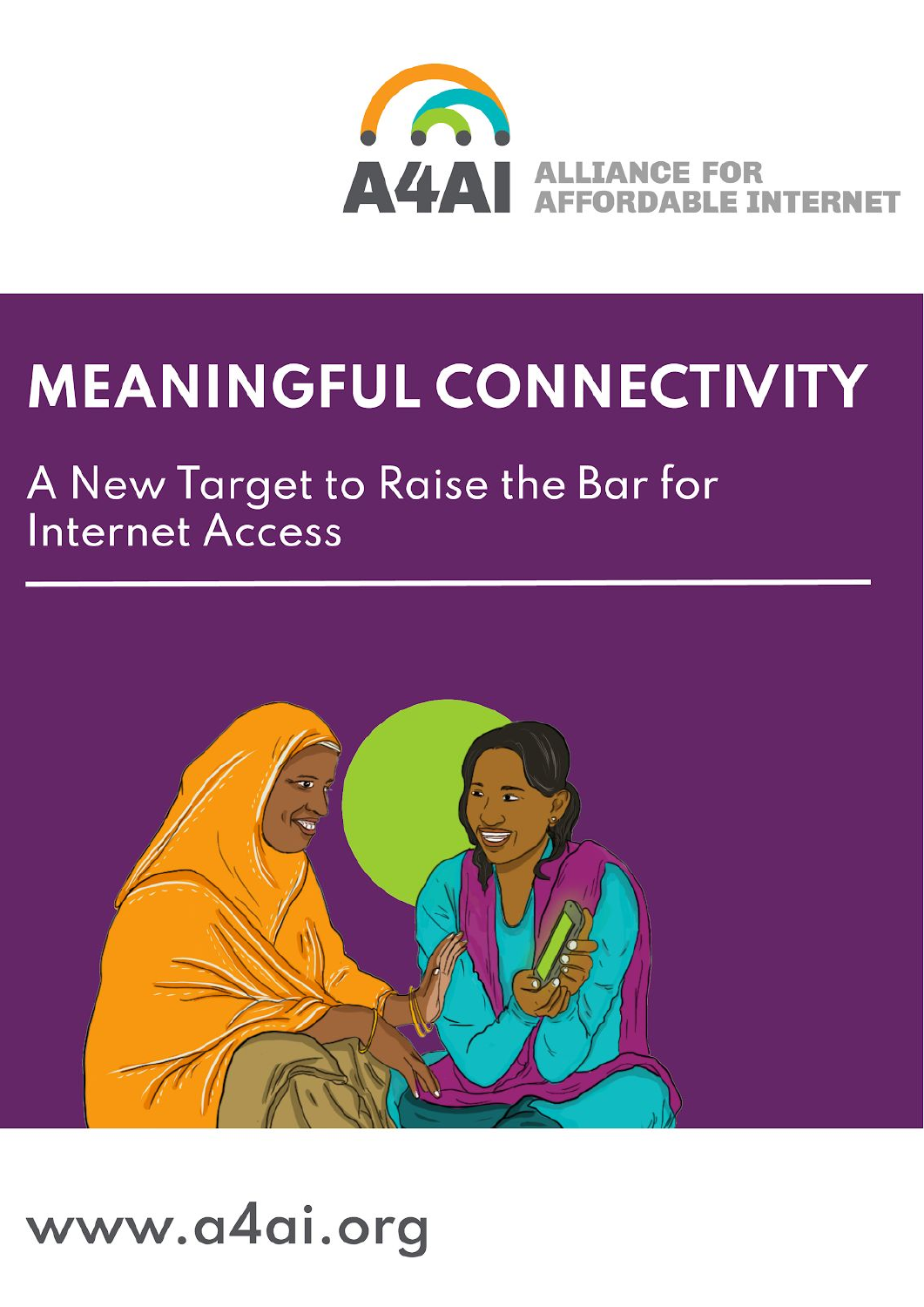# <span id="page-1-0"></span>Acknowledgements

This brief was written by Dhanaraj Thakur and Teddy Woodhouse, with contributions by Sonia Jorge, Eleanor Sarpong, and Calum Cameron. We are grateful for the numerous and important suggestions received over the last year from the A4AI/WF team, the A4AI membership and Advisory Council, and participants at various public conferences and events where we have presented previous versions of the paper.

Design by Kara Nash. Illustrations by Neema Iyer.

Suggested citation: A4AI (2020) "Meaningful Connectivity: A New Target to Raise the Bar for Internet Access." Alliance for Affordable Internet.

*Updated, November 2020***:** This brief was updated in November 2020 to correct eight numbers in the original edition of the report. Six of these errors are the consequence of incorrect calculation of summary numbers from the three countries involved in this brief and are summarised below. The other two errors are a correction of the number of Indonesians who meet the threshold of having an unlimited broadband connection from home or a place of work or study (25.5% to 30.5%) and then the consequent correction to the meaningful connectivity score of that country (from 48.9% to 50.2%). The authors regret the errors.

- Taking and posting photos as one of the main uses of a device (72% to 73%)
- Smartphones as the most frequently used device to connect to the internet (90% to 89%)
- Proportion of survey respondents who use the internet but do not have a mobile phone (0.6% to 2.3%)
- Proportion of female survey respondents who have used a desktop, laptop, or tablet device in the past three months (34% to 38%)
- The gender gap between men and women who use a desktop, laptop, or tablet device (32% to 23%)
- Proportion of survey respondents who use the internet every day (54% to 67%)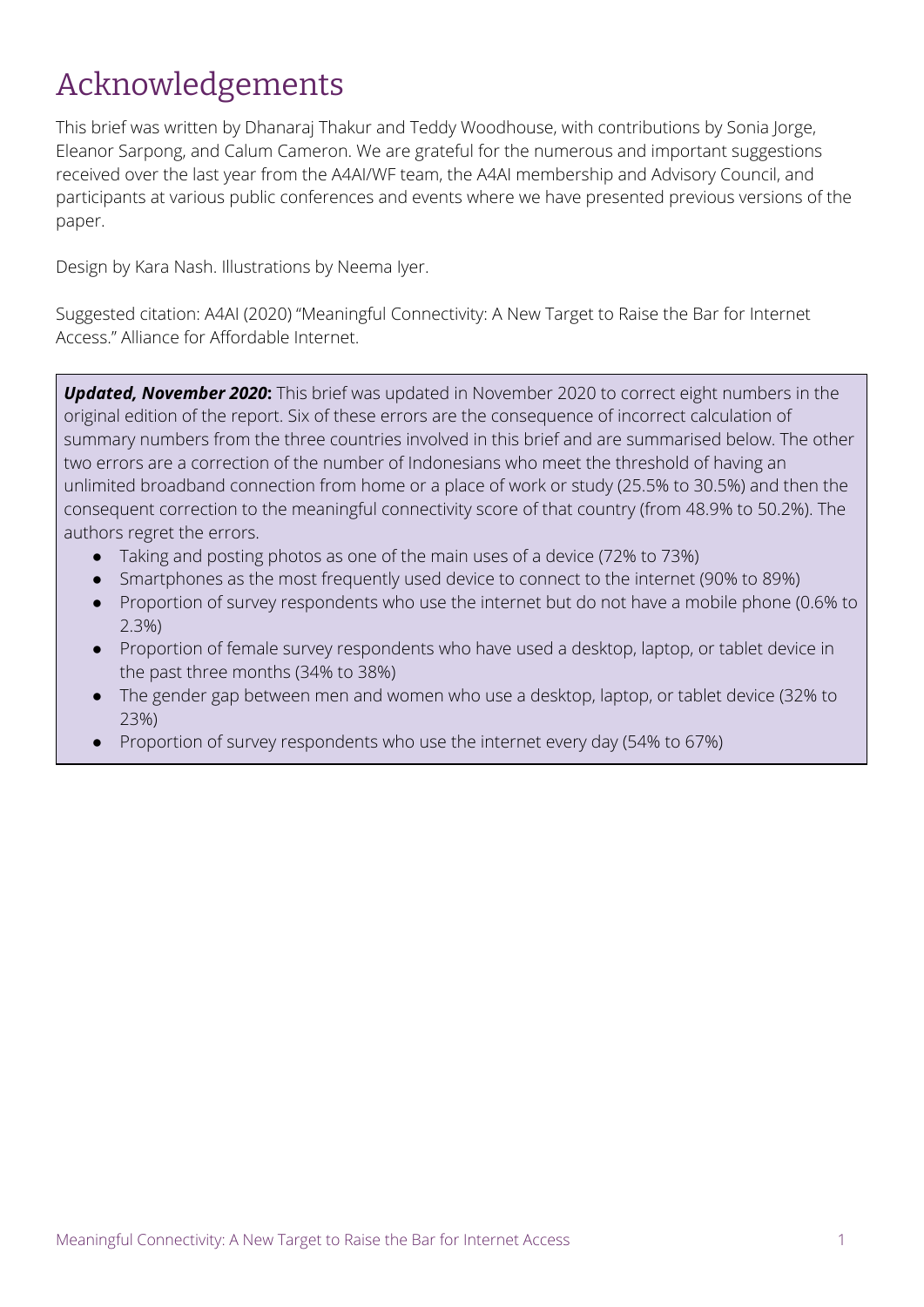# <span id="page-2-0"></span>Table of Contents

| Acknowledgements                                                                               | 1  |
|------------------------------------------------------------------------------------------------|----|
| <b>Table of Contents</b>                                                                       | 2  |
| The Need for Meaningful Connectivity to the Internet                                           | 3  |
| Introduction                                                                                   | 3  |
| What is meaningful connectivity?                                                               | 3  |
| Criteria for a Useful and Feasible Target                                                      | 4  |
| A4AI's Supporting Research                                                                     | 4  |
| A New Target for Internet Use                                                                  | 5  |
| 1. Getting the Right Speed                                                                     | 5  |
| 2. Having an Appropriate Device                                                                | 6  |
| 3. Connecting with Enough Data                                                                 | 8  |
| 4. Using the Internet Regularly                                                                | 10 |
| Bringing it all together: Meaningful Connectivity As a New Target for Internet Use             | 11 |
| Applying the Meaningful Connectivity Target in Three Countries: Colombia, Ghana, and Indonesia | 11 |
| Meaningful Connectivity: Next Steps                                                            | 12 |
| Annex: Methods Summary and Data Sources                                                        | 14 |
| Process and Consultative Approach                                                              | 14 |
| National Surveys and Other Methods                                                             | 14 |
| Sample Survey Questions                                                                        | 15 |
| Calculating the Target                                                                         | 17 |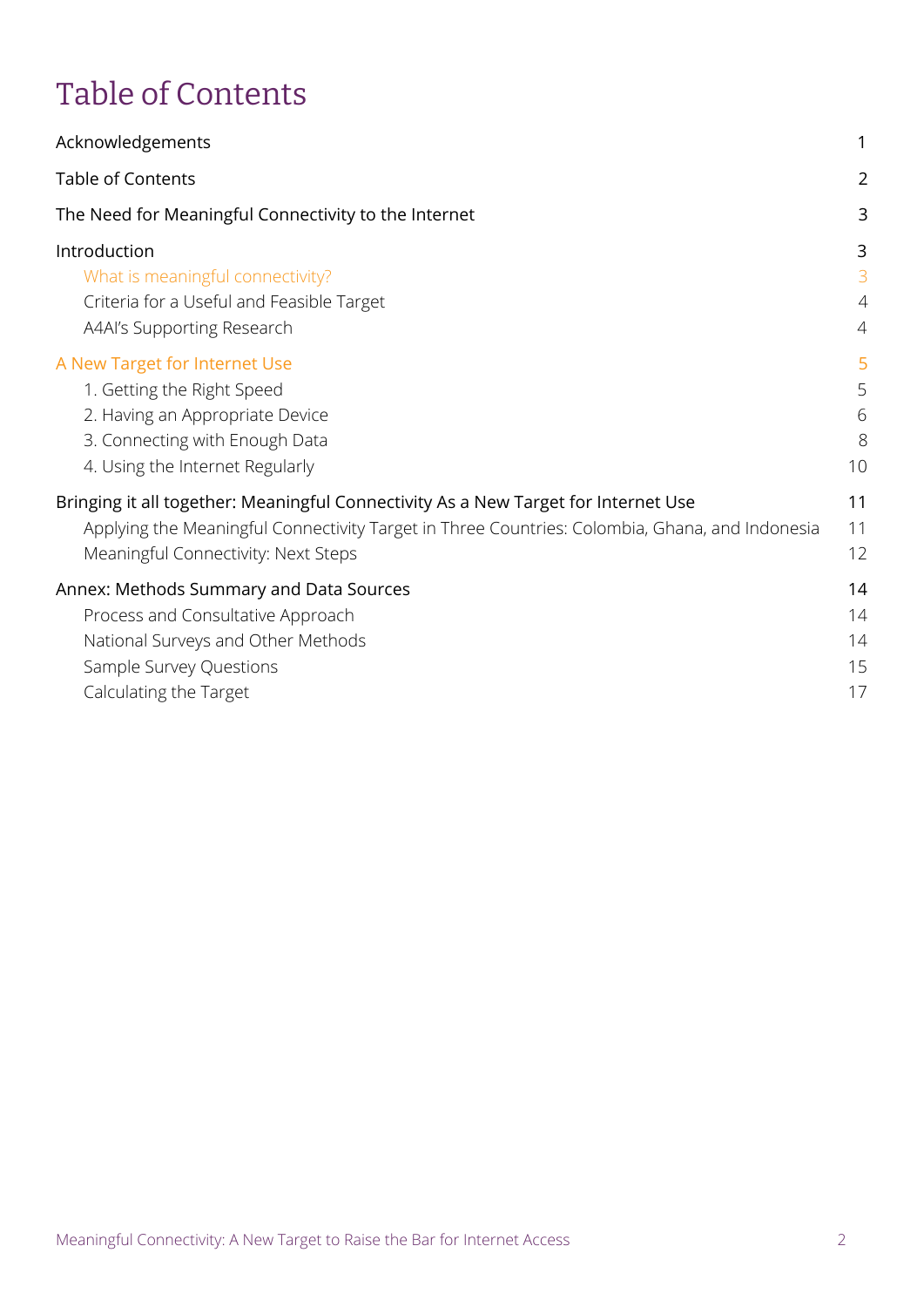# <span id="page-3-0"></span>The Need for Meaningful Connectivity to the Internet

## <span id="page-3-1"></span>Introduction

According to the United Nations' (International Telecommunications Union) definition of internet use, approximately [54%](https://www.itu.int/en/ITU-D/Statistics/Pages/stat/default.aspx) of the world is online. This refers to internet use from any location/device within the last 3 months. The result groups everyone together — from those that only use a messaging app on a 2.5G mobile connection once a month to those video-conferencing on a high-speed broadband connection several times a day.

Not everyone connects to the internet in the same way. If policymakers only rely on this broad, binary metric, their efforts to improve access for all will not succeed. Indeed, ignoring the huge differences in how people connect will only exacerbate inequalities online and offline.

Last year, we [proposed](https://a4ai.org/raising-the-bar-for-internet-access-introducing-meaningful-connectivity/) a new target — meaningful connectivity — as a way for differentiating levels of internet access. This will help decision makers better enact policies that help people connect to an internet that is useful and empowering. With greater access and more meaningful connectivity, countries can start to scale their digital economies.

#### <span id="page-3-2"></span>What is meaningful connectivity?

The meaningful connectivity target is a tool to raise the bar for internet access and set more ambitious policy goals for digital development.

It sets minimum thresholds across the four dimensions of internet access that matter most to users. These are:

**Regular internet use** | *minimum threshold:* daily use **An appropriate device** | *minimum threshold: access to* a smartphone **Enough data** | *minimum threshold:* an unlimited broadband connection at home or a place of work or study

**A fast connection** | *minimum threshold: 4G mobile connectivity*

Our proposal was informed by a series of consultations with Alliance for Affordable Internet (A4AI) members, partners, and other stakeholders around the world in 2019 and early 2020. Based on that feedback, we refined and developed four proposed minimum thresholds to represent meaningful connectivity in terms of speed, devices, data, and frequency of use. We then conducted a series of research exercises including nationally representative surveys of approximately 6000 people and in depth (focus group) discussions with over 120 people in three countries to test the feasibility and utility of the thresholds.

This short paper reports those results, illustrates how the meaningful connectivity metric can be applied in practice, and suggests what kinds of targets policymakers can use to achieve meaningful, universal access.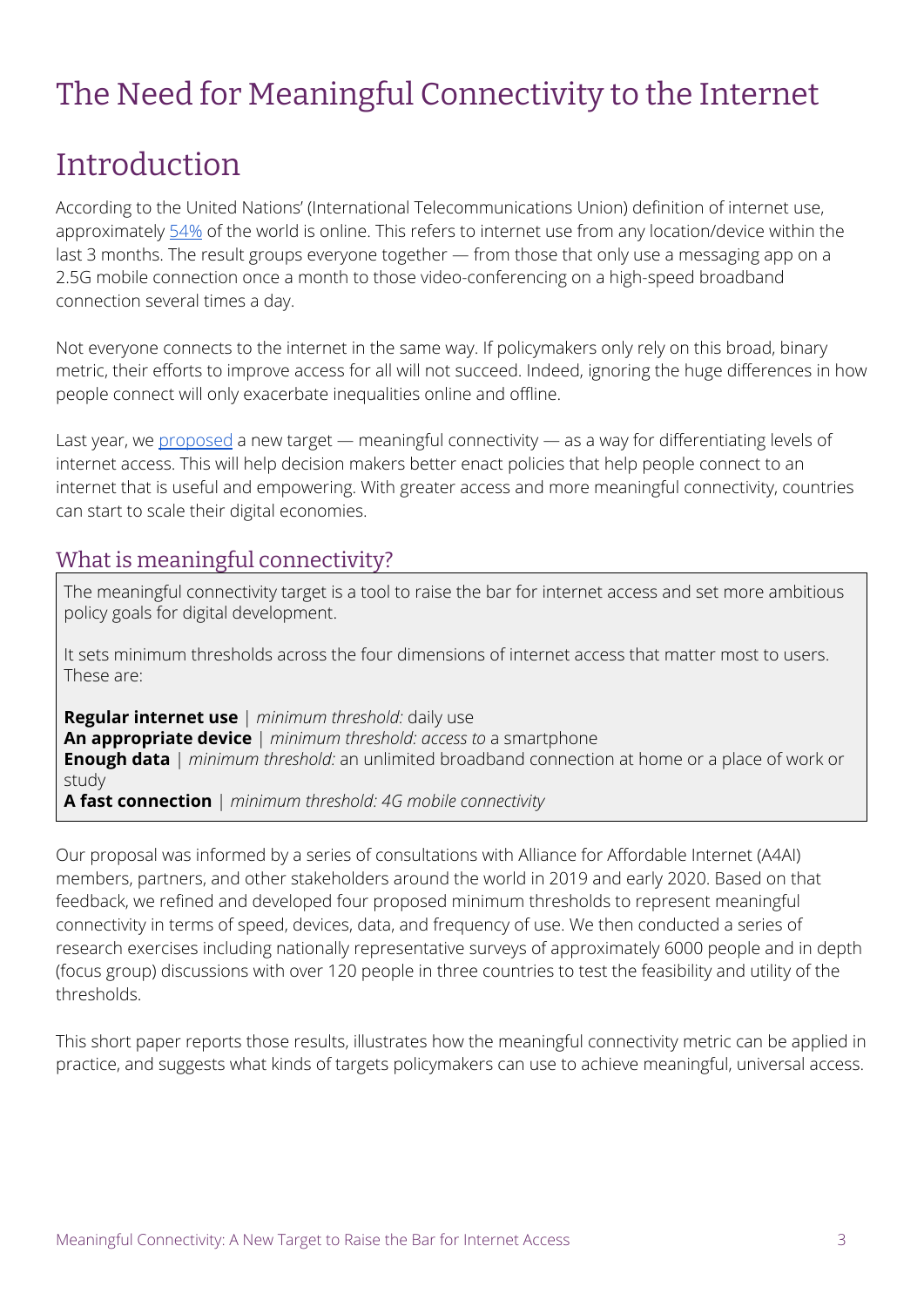### <span id="page-4-0"></span>Criteria for a Useful and Feasible Target

Our approach focuses on the four main technical features of a person's connection to the internet that influence how meaningful it is. We used several criteria to make the target effective. These included:

- *Evidence-based* The development and proposed metrics used in the definition should be based on robust evidence including, where necessary, new research.
- *Measurable* There must be a feasible way for governments and others to measure the new definition using existing tools.
- *Relevant* The target must be useful for policymakers to establish a minimum threshold while being forward-looking. Thus, policymakers can act based on local context. The minimum threshold for each of the four dimensions should be flexible enough to change over time as new technologies and ways to use them emerge.

We also assume that **meaningful connectivity implies access to the open internet** and precludes artificial (either economic or political) restrictions, such as platform-exclusive zero-rating or excessive censorship.

In addition, we note the need for a gender-disaggregated metric. That is, metrics that can measure the differences of people's experience based on their gender. While the global digital gender gap is significant at an [estimated](https://webfoundation.org/2020/03/the-gender-gap-in-internet-access-using-a-women-centred-method/) 21%, we need more gender-disaggregated data across all countries. Therefore, **any new target for internet use such as meaningful connectivity should similarly be gender-disaggregated**, and the policies informed by this target should be gender-responsive.

#### <span id="page-4-1"></span>A4AI's Supporting Research

To test the feasibility and illustrate the application of the meaningful connectivity target, we relied on parallel [research](https://webfoundation.org/2019/10/deepening-our-understanding-of-the-digital-gender-divide-web-foundation-womens-rights-online-2019-household-survey/) conducted by A4AI/Web Foundation. This includes nationally representative household surveys in three countries (Colombia, Ghana, and Indonesia) with approximately 6000 respondents in all. The surveys were complemented by four focus group discussions in each country with participants of different backgrounds in terms of age, location, education, gender, and income levels. These data were used to determine the use cases for the internet which in turn helped to shape the final thresholds. The data then also help to illustrate how the target can be calculated for each country (see the Annex for more details on the surveys and other research used to develop the target).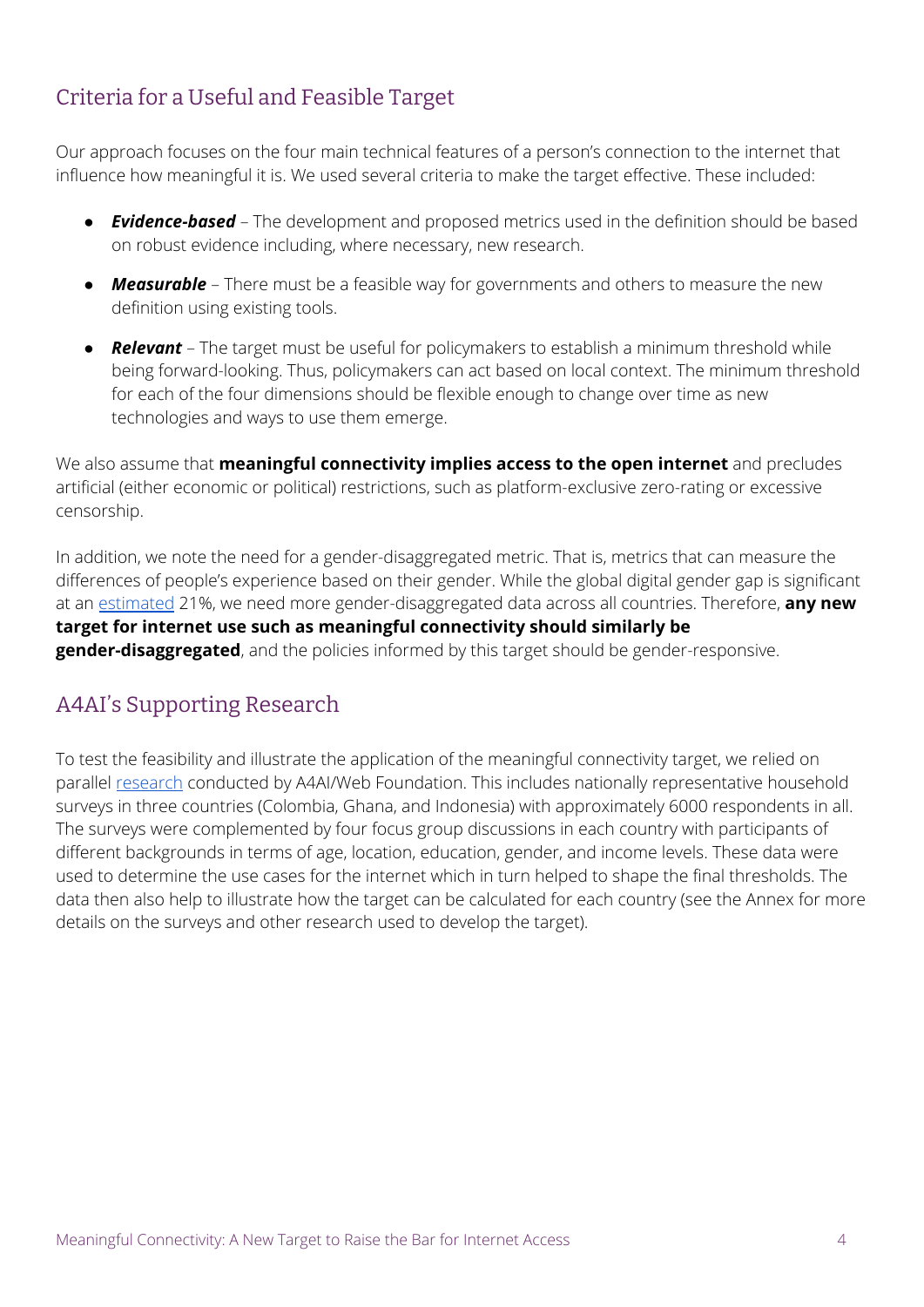## <span id="page-5-0"></span>A New Target for Internet Use

**Getting the Right Speed**

**Having an Appropriate Device**

**Connecting with Enough Data**

**Using the Internet Regularly**

#### <span id="page-5-1"></span>1. Getting the Right Speed

The quality of someone's connection can make or break their experience. For meaningful connectivity, a user's connection must be reliable, of sufficient bandwidth, and with a low enough latency to enable them to experience the wealth of the internet's potential. Video content is part of this experience.

Video content is what people want to access and is also data intensive.. Field research conducted by A4AI/Web Foundation confirms YouTube, Facebook, WhatsApp, and Instagram as the most popular online applications — all of which thrive on visual content. This matches with other research which includes photos and video as [prominent](https://www.pewresearch.org/internet/2019/08/22/in-emerging-economies-smartphone-and-social-media-users-have-broader-social-networks/) features in a user's online experience and studies of the [changing](https://www.ericsson.com/en/mobility-report/reports/november-2019/mobile-traffic-by-application-category) [dynamics](https://www.ericsson.com/en/mobility-report/reports/november-2019/mobile-traffic-by-application-category) of internet traffic globally. These are data-intensive activities and require a far greater bandwidth than text-based communication alone. Many users experience speeds and connections that make this content an occasional luxury or beyond their means entirely.

When we asked users about what speed they wished to have, it wasn't measured in megabits per second but was based on what they wanted to do online and how fast they wanted to do it. To watch videos without buffering. To talk to friends and family with no more latency than they'd experience being in the same room. To feel like they're sharing a moment in time with other users. These activities are not possible with basic connectivity. To reach meaningful connectivity, the standard must be higher.

The network's technological generation can serve as an easily identifiable standard for a mobile internet connection's quality. While users may not know exact bandwidth or latency of their connection, many devices indicate the connection strength with the technology used: typically as 3G, 4G, or 5G in the top-right corner of the screen. An easily-identifiable standard for this threshold matters for consumers' ability to advocate for better and more affordable services. Users, companies, and governments alike know and recognise the terms 3G, 4G, and 5G: this is the language they use and the language that best enables consumer advocacy. These insights encourage us to adopt a target that does not talk in bitrates or latencies but something more simple.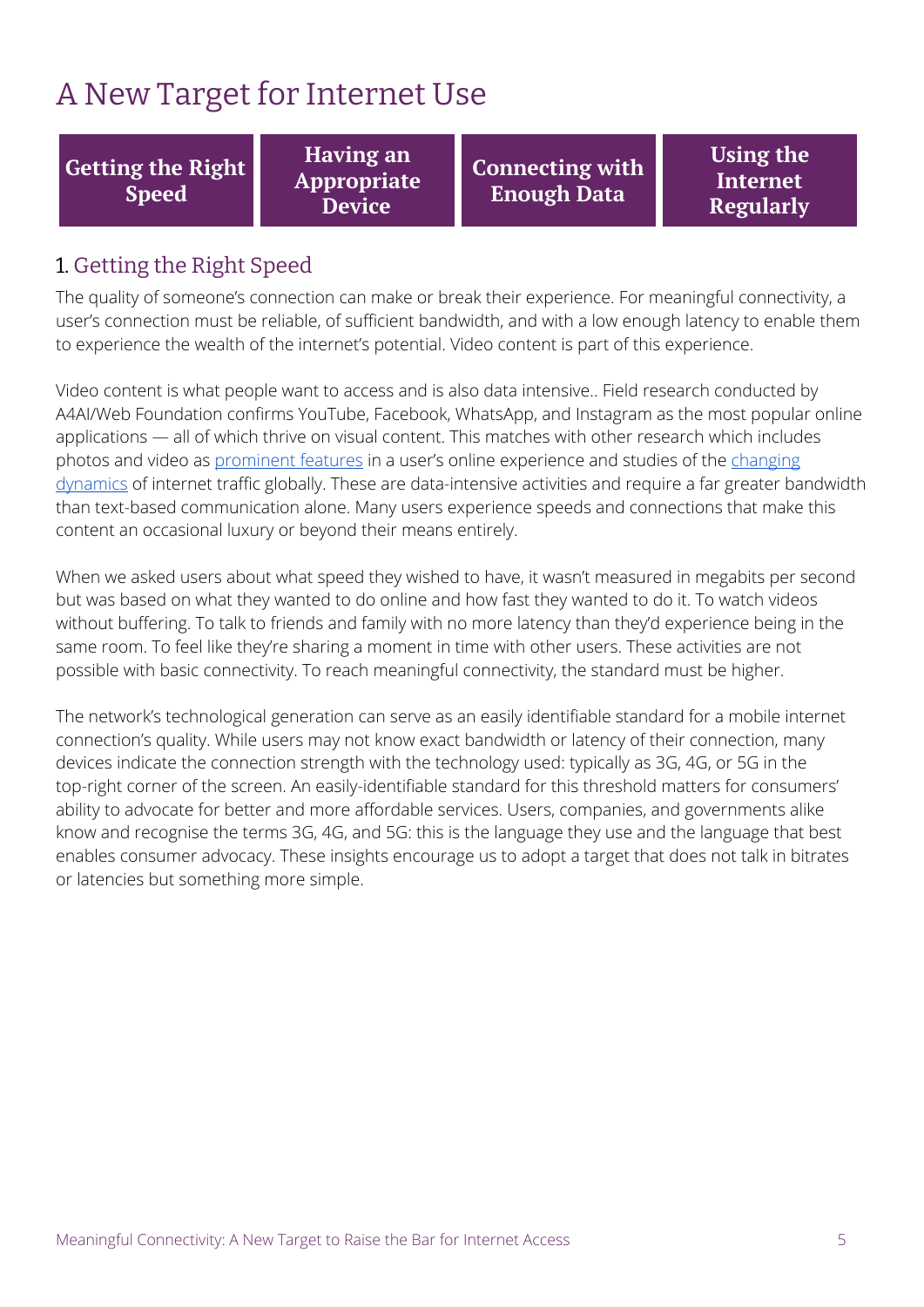The formal 3G standard (IMT-2000, in ITU-R [M.1645](https://www.itu.int/dms_pubrec/itu-r/rec/m/R-REC-M.1645-0-200306-I!!PDF-E.pdf)) holds no exclusionary boundary at the low end of bandwidth requirements. In addition, it was not foreseen to carry speeds much above 10Mbps, even with technological enhancement. This matches the experiences of 3G users in low- and middle-income countries, who rarely, if ever, see average download speeds approaching that 10Mbps. (See the table, right, as a sample of these speeds.) These users also see much higher latency rates, often [approaching](https://www.opensignal.com/market-insights) 100 milliseconds and risking reliable video calling. This is why we call for universal access to 4G, which is most-nearest defined as IMT-Advanced by the ITU (see <u>ITU-R [M.2134](https://www.itu.int/dms_pub/itu-r/opb/rep/R-REP-M.2134-2008-PDF-E.pdf)</u>).<sup>1</sup>

| <b>Median Mobile Internet</b><br><b>Download Speeds, 2019</b> |                  |  |
|---------------------------------------------------------------|------------------|--|
| $\blacksquare$ Colombia                                       | <b>3.43 Mbps</b> |  |
| $\blacksquare$ Ghana                                          | $0.92$ Mbps      |  |
| $\blacksquare$ Indonesia                                      | $1.11$ Mbps      |  |

*Source:* Measurement Lab, 01.01.2019–30.09.2019

#### **The number of 4G (or higher) internet users serves as one of the measures of meaningful**

**connectivity in a country.** A 4G connection provides the technical minimums that should enable a user to stream video, share content, and participate in the world's discussions. and offers a realistic but substantial threshold for many low- and middle-income countries. This threshold importantly looks at the users on this network, not just the network's coverage. 4G still remains beyond the financial means of many users, especially the urban poor who would be counted in a coverage statistic rather than subscription measure.

#### MINIMUM THRESHOLD **Using the internet with a 4G connection**

|                                                    | $\blacksquare$ COLOMBIA | $\blacksquare$ GHANA | INDONESIA |
|----------------------------------------------------|-------------------------|----------------------|-----------|
| % of persons<br>who have a 4G<br>connection (2020) | 43.1%                   | 6.3%                 | 26.6%     |

*Source: Alliance for Affordable Internet, 2020*

#### <span id="page-6-0"></span>2. Having an Appropriate Device

One of the problems with the current definition of internet use is that no distinction is made to the type of device a person uses to get online. Meaningful connectivity facilitates both creation and consumption of content and full participation in the digital world. Currently, the wide range of devices which we use to go online — from a feature phone to a laptop — enable varying levels of creation and consumption.

In order to determine what is an appropriate device, we relied on the research data to understand internet use cases among respondents from a range of socio-economic and cultural backgrounds. The

<sup>&</sup>lt;sup>1</sup> This mirrors the call for universal 4G access as part of the UN Broadband [Commission](https://broadbandcommission.org/workinggroups/Pages/WG2-2018.aspx) Working Group on Broadband for All: A "Digital [Infrastructure](https://broadbandcommission.org/workinggroups/Pages/WG2-2018.aspx) Moonshot" for Africa; measured as 90% penetration of population aged 10 or older.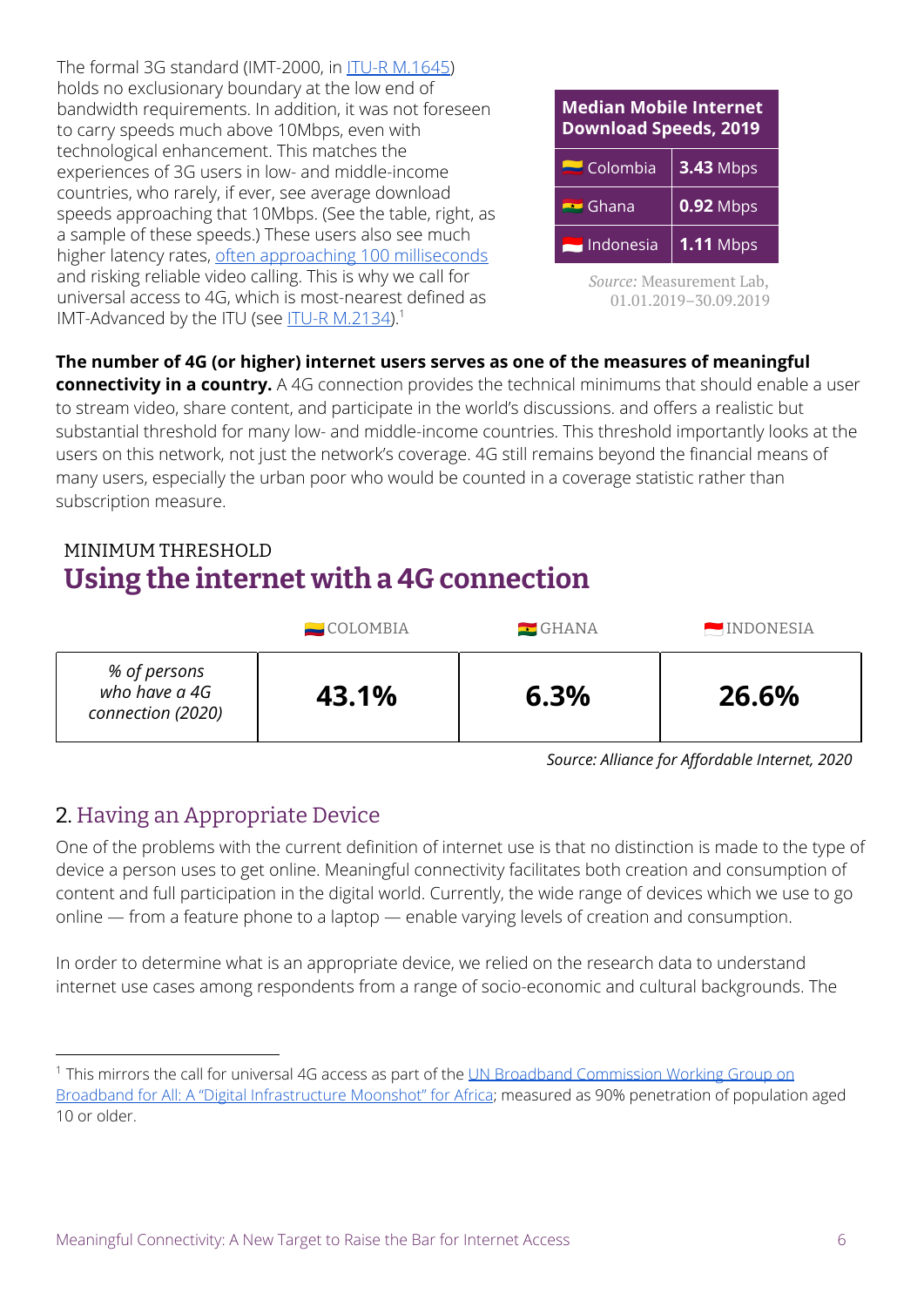survey and focus group discussions revolved around the main characteristics of a device they felt were important for their own productivity and meaningful connectivity.

The main features of a device they considered to be important included portability, having the ability to use productive apps, and multifunctionality (such as voice calls, photo/video, and apps). Participants highlighted voice recognition as a useful feature — for example, for sending voice notes — which could be relevant for those with differing levels of *[literacy](https://webfoundation.org/research/who-wins-who-loses-understanding-womens-experiences-of-social-media-taxation-in-east-and-southern-africa/)*. In addition, smartphones are often a particularly relevant means of providing access to services to some people with [disabilities](https://www.un.org/development/desa/disabilities/wp-content/uploads/sites/15/2019/07/disability-report-chapter2.pdf).

Portability was another important feature for users. With a device that could fit into a pocket, focus group participants talked about mobile phones — and specifically smartphones — as holding a practical advantage over bulkier computers that offered less privacy and greater limitations on frequency and location of use.

Many participants also mentioned having a good camera and audio functions as being important. The results of the national household surveys also pointed to the frequency of taking and posting photos as one of the main uses of their device (73%). This also matches with respondents' preference and frequency for consuming information in video formats over audio- or text-based resources. Having features like a camera, portability, and multifunctionality on one device meant that almost all the focus group participants (across all countries) noted that a smartphone was the most critical device for meaningful connectivity.

By smartphone we are referring to a device that has a [minimum](https://www.pcmag.com/encyclopedia/term/cellphones-vs-smartphones) screen size of 3", a touch screen, [the](https://www.itu.int/dms_pub/itu-d/opb/ind/D-IND-ITCMEAS-2014-C2-PDF-E.pdf) ability to install apps (i.e., with no [restriction](https://www.itu.int/dms_pub/itu-d/opb/ind/D-IND-ITCMEAS-2014-C2-PDF-E.pdf) on the number of apps by the app store), and a camera. We recognize that mobile devices are continually advancing with new form factors and capabilities something that [smartphone](https://www.pewresearch.org/internet/2019/06/13/mobile-technology-and-home-broadband-2019/pi_2019-06-13_broadband_0-02/) users themselves recognise, meaning that the use cases mentioned above may also expand.

Smartphones are not the only way people connected to the internet, but they are the most frequently used (according to 89% of internet users across the surveyed countries). Some respondents also mentioned laptops, tablets, and other devices when using the internet: however, only a small number of respondents (2.3%) only used those devices to connect to the internet without a mobile phone. Thus, we focus on smartphones as they provide a key set of features that people want, and they are the most popular device choice. **The demand for and functionality of smartphones therefore serves as another threshold when considering meaningful connectivity.**

Smartphones may importantly play a crucial role in reducing the digital gender gap and opening up the internet for the most vulnerable. In the three countries we conducted research to test the target, women were much more likely to own or have access to a smartphone (67%) than to have used a desktop, laptop, or tablet computer once in the past three months (38%). Indeed, mobile phone ownership has a substantially smaller gender gap in these three countries (3%) than ownership of a desktop or laptop computer (34%) or even use of a desktop, laptop, or tablet device (23%). Supporting individual smartphone ownership, rather than household-level desktop ownership, may hold additional gains in empowering women's autonomy over their internet use and habits.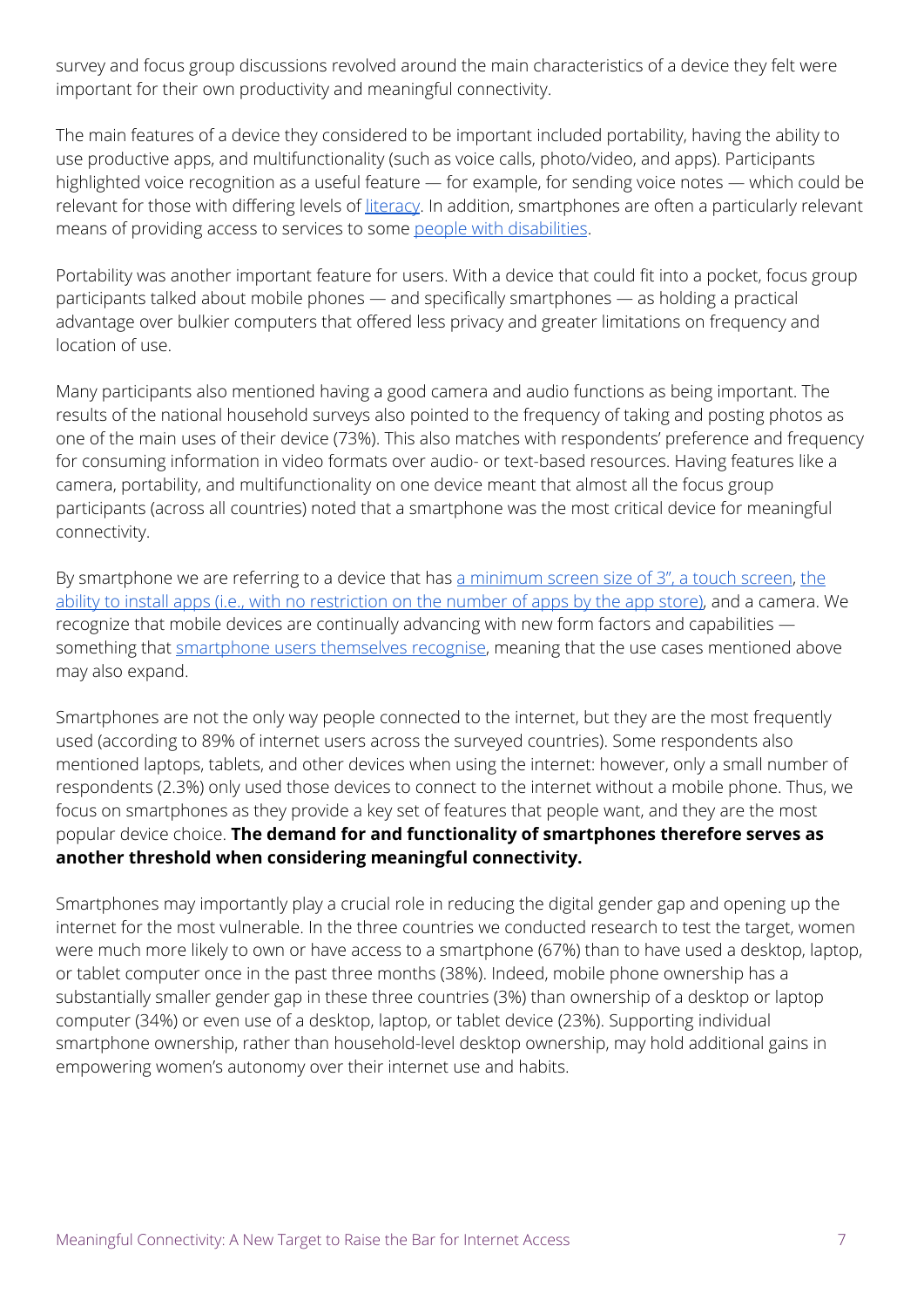In addition, smartphones offer potential for users with lower literacy. The meaningfulness of internet access comes in many ways, and literacy should not be a means to exclude online participation. Indeed, [much](https://www.kaiostech.com/first-time-internet-users-in-nigeria-use-the-internet-in-a-unique-way-heres-why-that-matters/) work is being done to make devices more appealing and more rewarding for users who have lower literacy. Many mobile phone users with lower literacy [build](https://unesdoc.unesco.org/ark:/48223/pf0000227436) their skills through their device. The value of this target should not just be in raising the bar for internet service but also in increasing the number of people who can connect to and use the internet.

## MINIMUM THRESHOLD **Connecting with a smartphone**

|                                                                  | $\blacksquare$ COLOMBIA | $\blacksquare$ GHANA | INDONESIA |
|------------------------------------------------------------------|-------------------------|----------------------|-----------|
| % of persons<br>who own or have access<br>to a smartphone (2020) | 70.9%                   | 32.0%                | 76.9%     |

*Source: Alliance for Affordable Internet, 2020*

## <span id="page-8-0"></span>3. Connecting with Enough Data

What is the value of a gigabyte? A fibre optic cable measures a gigabyte in seconds: a low-income internet user experiences a gigabyte in weeks, possibly months. Although just over half the world's population is online, a wide data disparity exists between those with fixed, unlimited connections and those connected only at the margins.<sup>2</sup> The value of internet access is defined by how much of our lives can be conducted online: in turn, the value of internet access is defined by how much data we can consume and contribute online.

Data scarcity — that is, the limitations and unreliabilities around internet access — diminish the meaningfulness of a user's connection. Users connected at the margins may not know the speed of their connection, but they'll know the amount of data that they can afford on a regular basis. Focus groups conducted by the A4AI/Web Foundation across the globe talk about rationing personal data consumption, deferring aspects of online life to Wi-Fi hotspots, and using other creative methods to stretch the possibilities of each megabyte of data they have. Data scarcity dominates the experience of users on the margins: in turn, this limits the potential for internet access to ever become a meaningful resource in their lives.

Fundamentally, public access points and unlimited connections at the everyday locations in our lives — at home, at work, at places of study — become anchors of our connectivity. Across our surveys, each day over half (61%) connect at home, 26% connect at their workplace, and 14% at schools and universities each week day.

<sup>&</sup>lt;sup>2</sup> By unlimited, we refer to broadband access services with no significant cap on data use, although in practice these are typically subject to certain fair use policies that might limit use to a very high level which most people will not reach (e.g., 100 GB or more). In addition, for our purposes we take a technological neutral approach when it comes to ways in which people connect to such services (e.g., may be fixed or wireless).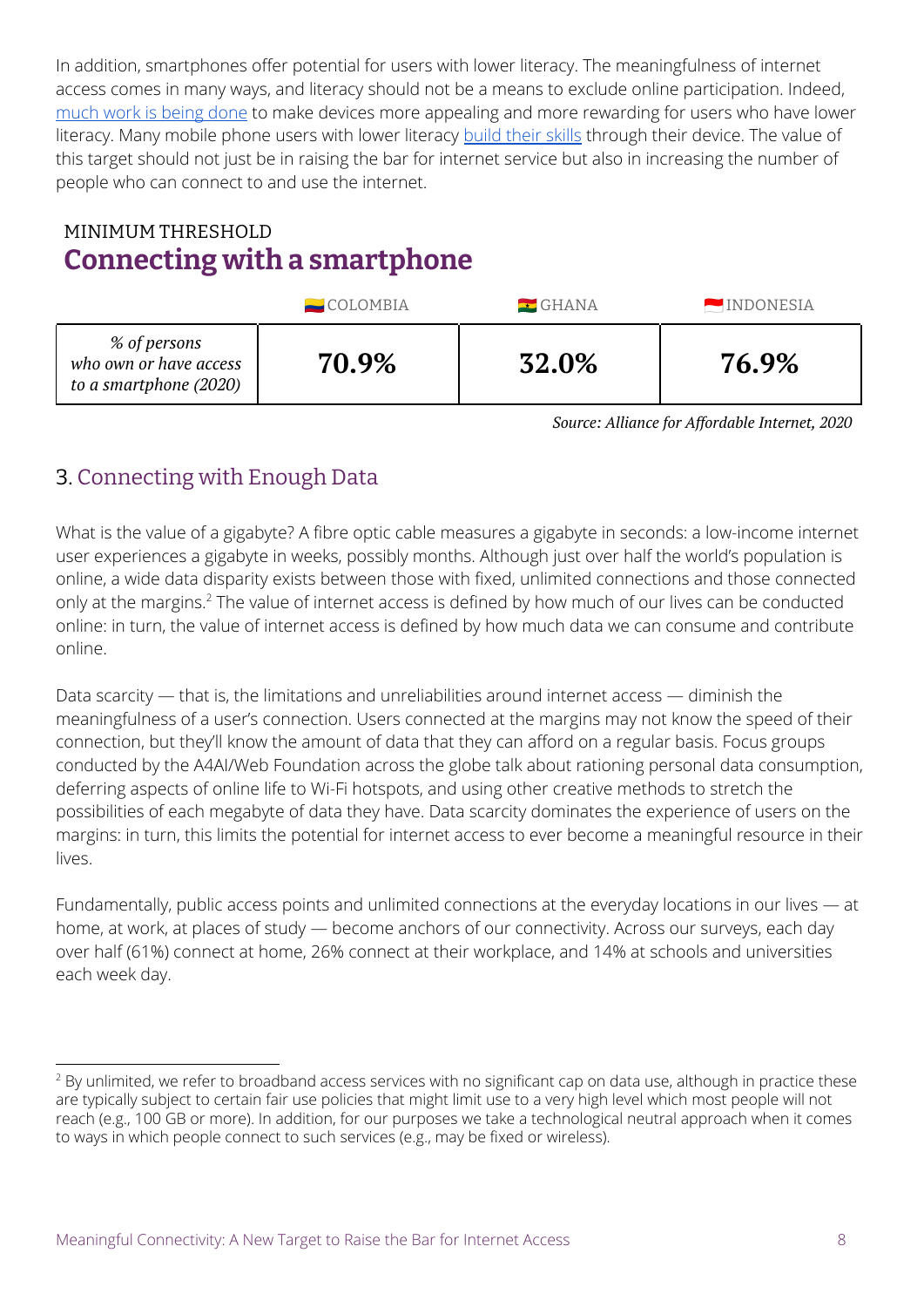This point reaffirms the value of public access options as a strategy for expanding internet access. We realise that the goal for unlimited broadband to each household in the world would be an unmanageable task in the next decade. However, it is not beyond our reach to make sure everyone is able to access an unlimited broadband connection somewhere on a daily basis. Ideally, this connection will come with a sense of security, privacy, and reliability for the user as well.

Public access options should complement a robust agenda for greater connectivity at home. Time and time again, internet users in our focus groups mentioned the essential value of their household connection and seeing mobile internet and public access points as an extension or 'top up' upon what they had at home. Four of every five (84%) internet users in our household surveys connected from home on a near-daily basis. Home connectivity is popular among those who have it and desirable for those still unconnected.

Connecting from home offers a number of benefits for users. Household connectivity offers substantially greater user privacy, enabling users to access sensitive information on personal issues. It also holds the potential to substantially reduce the digital gender gap in regions where expectations around women's participation in public life and presence in public spaces may limit their ability to use public access points. Household connectivity also holds the greatest ability to free a user from the mindset of data rationing.

The Covid-19 pandemic reaffirms the essential character of unlimited broadband connections to a household. Such connections completely alter the utility of internet access and enables multiple users to benefit from internet access at the same time, when more than one device is available. Many users in high-income countries today are able to live life more closely to normal exclusively because they have access to high-capacity, broadband connections at home.

#### **Meaningful connectivity can be measured as the percentage of a country's population with access to an unlimited broadband connection at home or a place of work or study.** These 3

locations note the points of common access for internet users across the world, and this definition is technologically-neutral and can include wired and wireless solutions. Fixed access to each household may be far from reality in many countries; however, governments can prioritise broadband access at priority institutions such as schools, libraries, and other public buildings to create anchor points of high-capacity connectivity for its occupants. These anchor points, even if not fully unlimited in terms of data consumption, can provide essential, high capacity access for users and reduce data scarcity. By reducing data scarcity and increasing the number of reliable points of connectivity, countries can begin to see the impacts of internet access becoming part of everyday life for much of its population.

If realised, we anticipate this threshold would not only power growth for individual users but social transformations as internet access becomes a reliable expectation in the worlds of education, health, and business. This is how low- and middle-income countries can accelerate their digital economies.

<sup>&</sup>lt;sup>3</sup> We define 'a place of study' as inclusive of schools, colleges, universities, and libraries.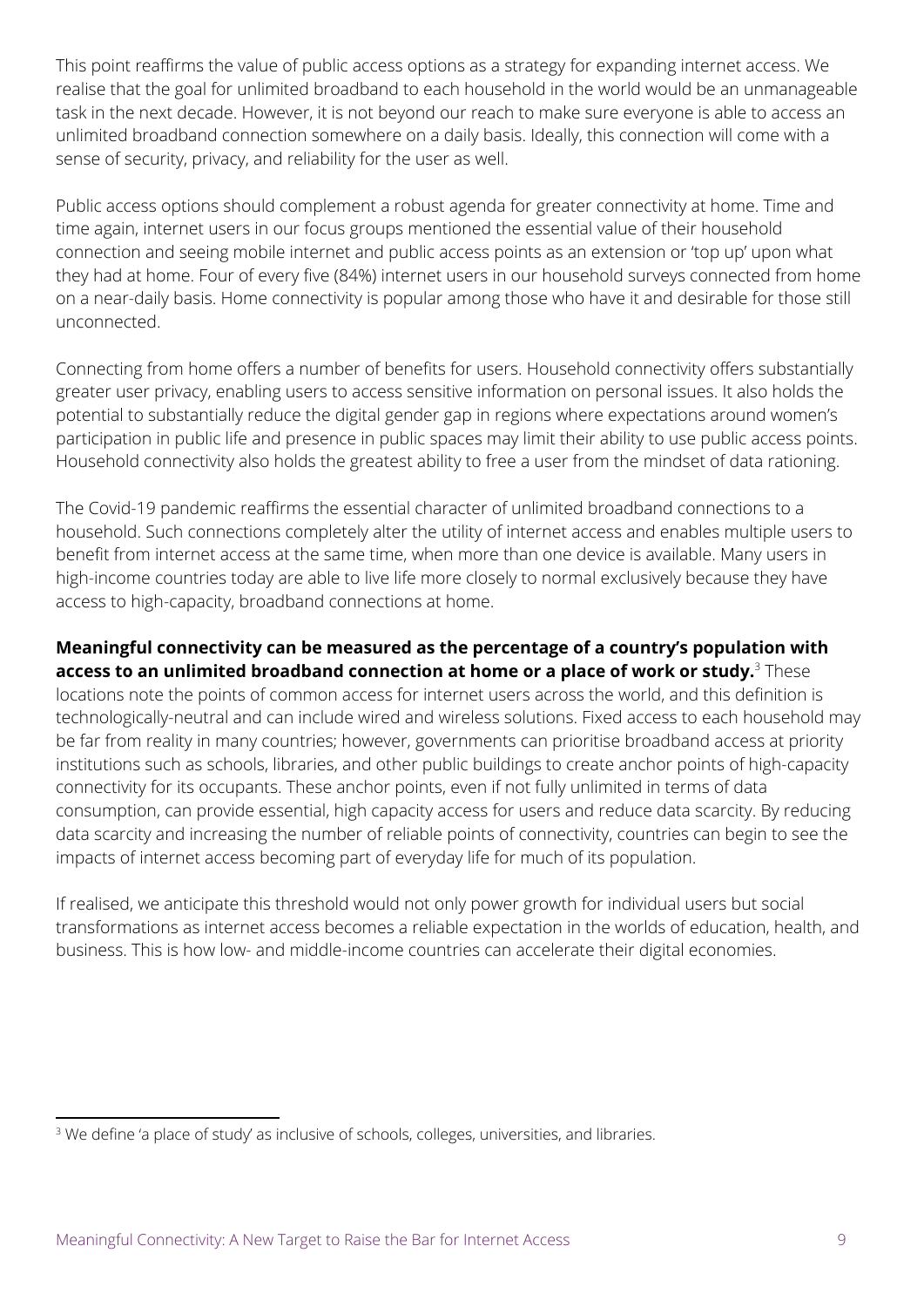## MINIMUM THRESHOLD Accessing an unlimited broadband connection at home or a place of work or study

|                                                                                                                                                 | $\blacksquare$ COLOMBIA | $\blacksquare$ GHANA | INDONESIA |
|-------------------------------------------------------------------------------------------------------------------------------------------------|-------------------------|----------------------|-----------|
| % of persons who use<br>the internet from an<br>unlimited broadband<br>connection at home or a<br>place of work or study <sup>4</sup><br>(2020) | 43.3%                   | 3.5%                 | 30.5%     |

*Source: Alliance for Affordable Internet, 2020*

### <span id="page-10-0"></span>4. Using the Internet Regularly

Another characteristic of importance is the frequency with which people can connect to the internet. Being connected frequently can support greater use and productivity. More active internet users in our household surveys across all three countries saw a greater and more positive influence on their personal income and had a more positive opinion of the internet's capacity to inform people.

The current UN/ITU definition of internet use is broad, covering anyone who has used the internet at least once in the last three months. The question is, how often is often enough? In our focus groups, one point of discussion was around using the internet for creative and productive purposes. Here participants noted the importance of daily use to support these kinds of activities. This frequency was also noted as important for regular access to information; we can see how this can be particularly important in national disasters or public health crises. Finally, people said that to have really meaningful communication with family and friends, using relevant apps on a daily basis was important. Indeed, on average, across our country surveys 67% of internet users are online every day.

Based on these insights, in order to differentiate between levels of internet use, we recommend a minimum threshold of using the internet at least daily.

## MINIMUM THRESHOLD Using the internet daily

|                                                     | $\blacksquare$ COLOMBIA | $\equiv$ GHANA | INDONESIA |
|-----------------------------------------------------|-------------------------|----------------|-----------|
| Ⅰ % of persons who use<br>the internet daily (2020) | 46.1%                   | 8.3%           | 66.8%     |

*Source: Alliance for Affordable Internet, 2020*

<sup>&</sup>lt;sup>4</sup> For clarity, the Web Foundation survey questions used for testing the target asked if someone had fixed internet access at work or at an educational institution (school, university, etc.). We have calculated these estimated numbers assuming that fixed connections at work or at an educational institution are unlimited or of sufficient capacity to be considered.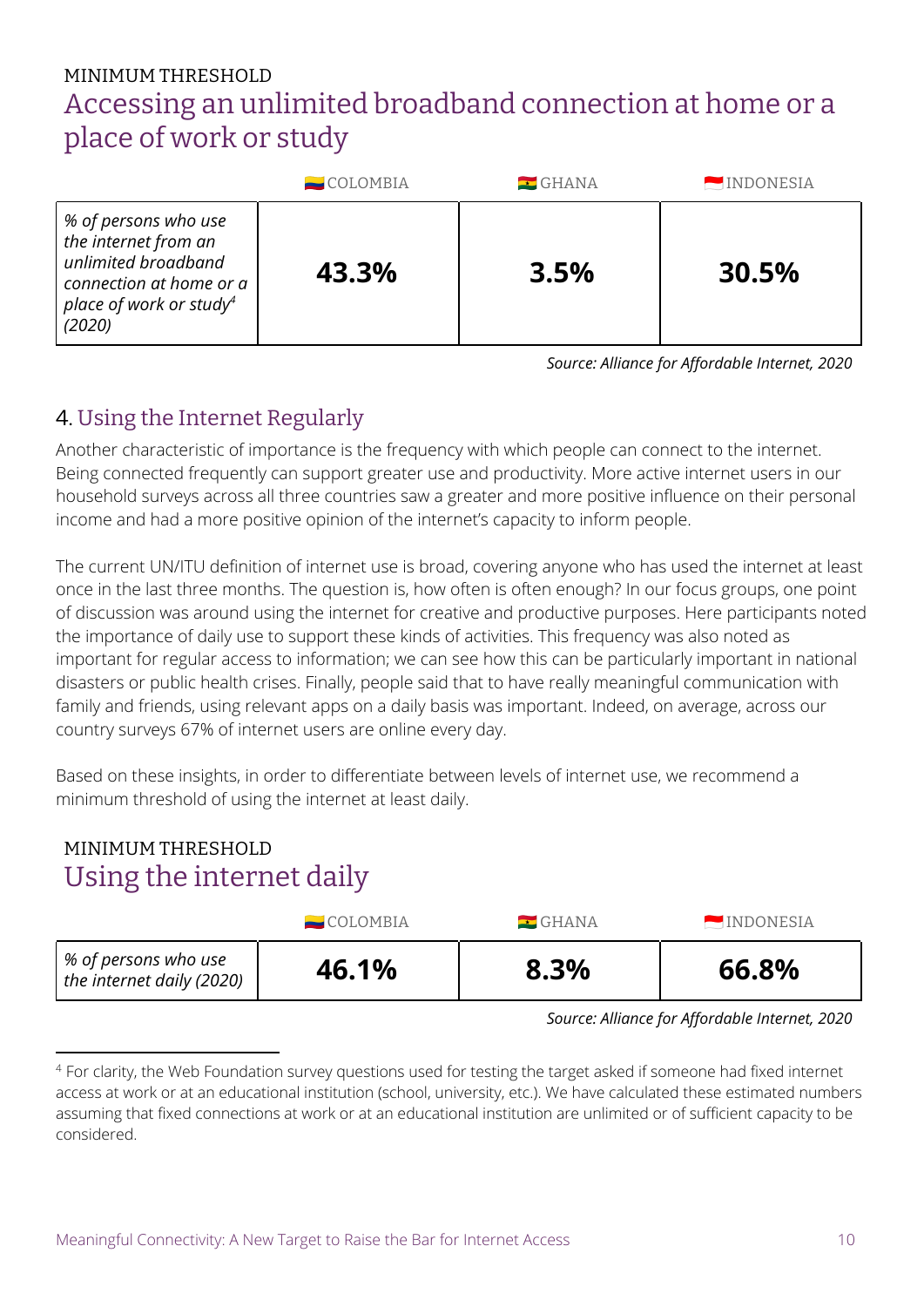# <span id="page-11-0"></span>Bringing it all together: Meaningful Connectivity As a New Target for Internet Use

It is no longer sufficient to simply consider how many people are online. As more of human life is moving online, *our policy goals must adapt to consider the quality of connectivity available to all.*

Our research has suggested that four dimensions hold the greatest promise in benchmarking when an individual has the means for meaningful connectivity: that is, when they have daily access to the internet through a smartphone, with a 4G mobile connection and a reliable connection at home or their place of work or study that is unlimited in its volume.

That is not to say that a user that lacks any one of these dimensions cannot meaningfully connect to the internet. Instead, as a policy tool, these are the four dimensions that governments and all interested stakeholders should prioritise to advance an ambitious connectivity agenda that leads to further achievement of related development goals, both economic and social.

#### <span id="page-11-1"></span>Applying the Meaningful Connectivity Target in Three Countries: Colombia, Ghana, and Indonesia

Using the data collected from household surveys conducted in each of these three countries, we applied the meaningful connectivity target in practical terms and can now understand its comparative value to the current definition of internet use.

To do this we chose a relatively simple approach, which is to take the average of all four thresholds to determine the meaningful connectivity score in a country. These are all weighted equally: we assume each threshold is equally important. This approach also means that the score calculated at the country level is not a direct measure of individual meaningful connectivity. Rather, the score takes an average from the indicators to note there is national progress made when any of the four dimensions improves and that connectivity can still be meaningful at the individual level even if a country is lacking in a particular threshold.

Noticeably, the meaningful connectivity score is lower than the proportion of the population using the internet in each country. This is not an indication of rolling back progress already made: this is setting more ambitious horizons for internet access and for economic and social development agendas.

People should not have to settle for being counted but underserved. By setting a target that guarantees enough speed, enough data, with an adequate device, and sufficient regularity for the internet to be an important part of someone's life, these thresholds ensure that internet access is not just an end in itself. They also help highlight where an emphasis on older technologies, such as 3G-only smartphones, can impede long-term progress. Internet access is most valuable when it can be used a means to achieve broader, and more important, social and economic goals.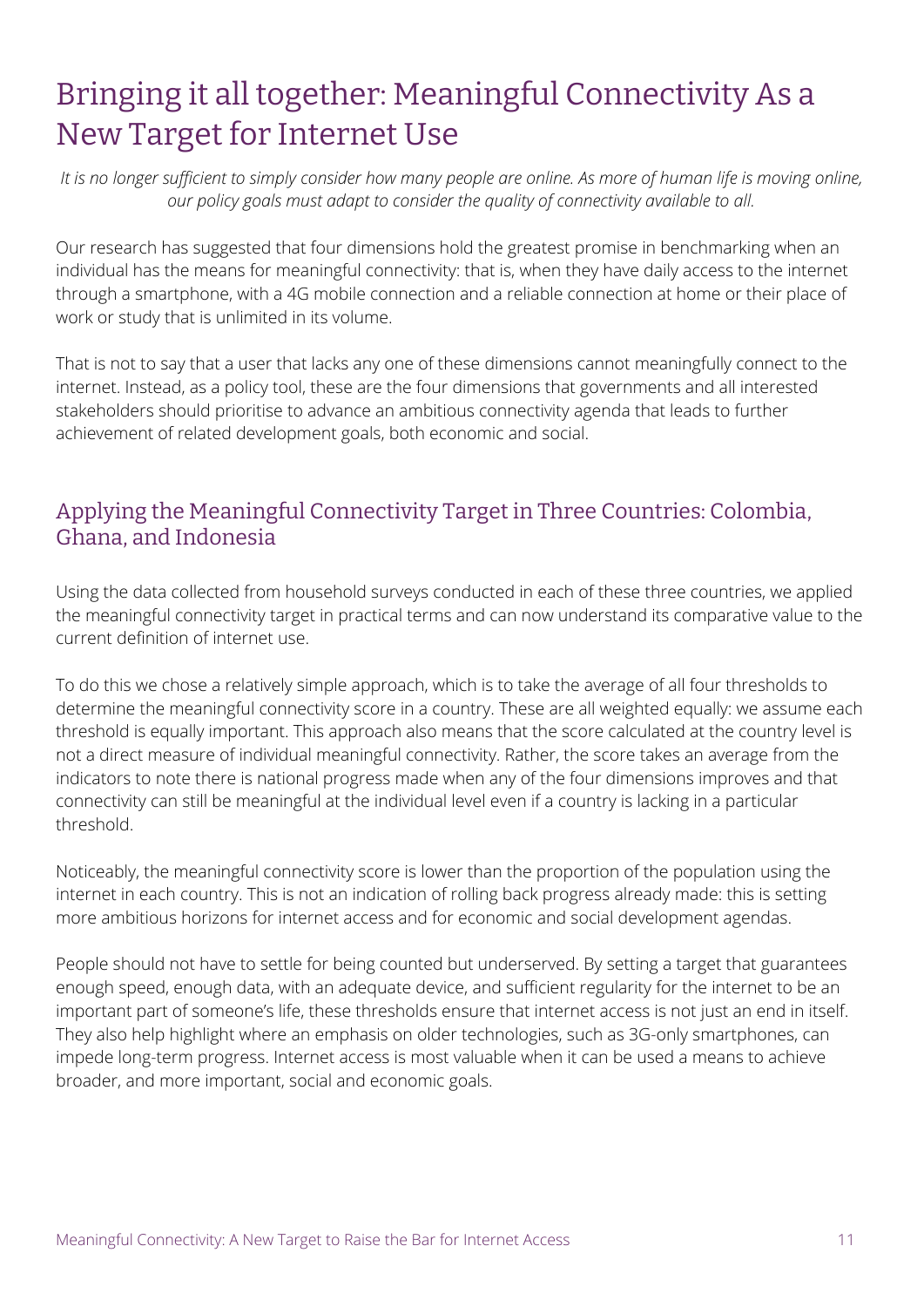This target will hopefully reinvigorate the importance of internet access as part of a country's political agenda. Internet access is not just another indicator: it can, with the right conditions, be an engine to reach a range of national priorities and Sustainable Development Goals. Internet access matters when it matters to the people it connects.

## **Meaningful Connectivity and Internet Use**

|                                                                   | $\blacksquare$ COLOMBIA | $\blacksquare$ GHANA | INDONESIA |
|-------------------------------------------------------------------|-------------------------|----------------------|-----------|
| % of population who<br>use the internet (ITU<br>definition, 2020) | 84.1%                   | $30.3\%$             | 77.6%     |
| Average meaningful<br>connectivity score (2020)                   | 50.9%                   | 12.5%                | 50.2%     |

Source: A4AI 2020

#### <span id="page-12-0"></span>Meaningful Connectivity: Next Steps

The value of this tool is in measuring and tracking progress over time. We acknowledge each country is at its own stage and direction of development. This target therefore should help guide the gradual implementation of policy actions and the regular review of broadband policy targets. As such, we encourage governments to embed these targets into their statistical practices and revisit them on an annual basis.

While policies should be specific to each country, we anticipate that, in general, the process for policymakers to define milestones towards achieving meaningful connectivity would incorporate a number of initial steps (see below).

#### **Suggested Initial Steps for Policymakers**

- **1.** Build a broad consensus with national stakeholders from across public and private sectors, as well as from civil society, to discuss the adoption and applicability of this target.
	- **2.** Review the national policy and regulatory environment to assess the current state of connectivity policy and targets, especially those related to meaningful connectivity.
	- **3.** Build and strengthen the capabilities of statistical institutions to measure the target and to incorporate suggested indicators into their data collection processes. Data collected must be gender-disaggregated.

**Further guidance from A4AI on both the policy and methodological implementation of meaningful connectivity will follow in the coming months.** This guidance may also cover related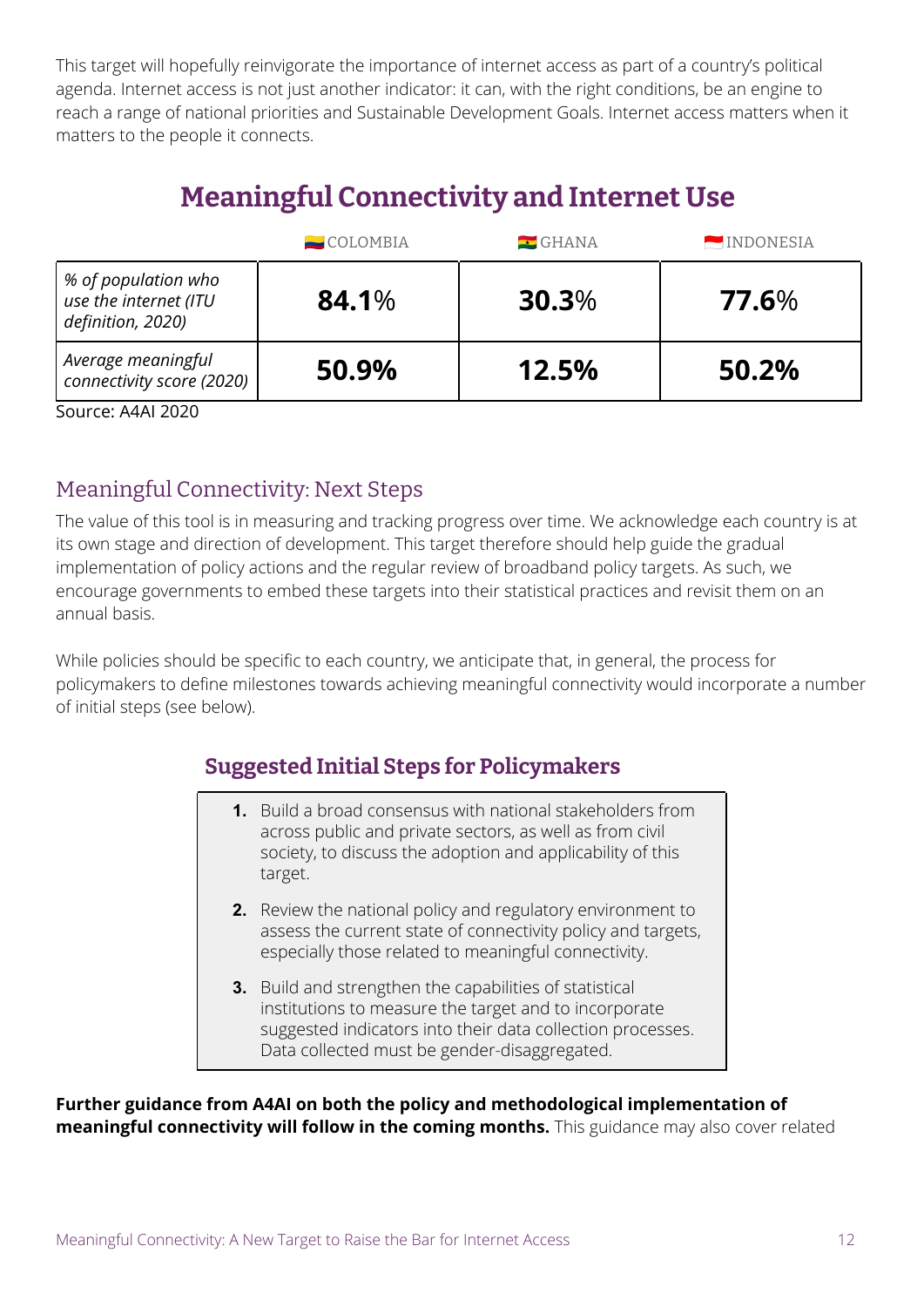issues — such as digital skills, cybersecurity, and relevant content — that are important demand-side interventions to help create the motivation for users to use the internet on a daily basis.

This target is the culmination of a number of months' work; however, we hope it is only the opening for years of effective broadband policy-making.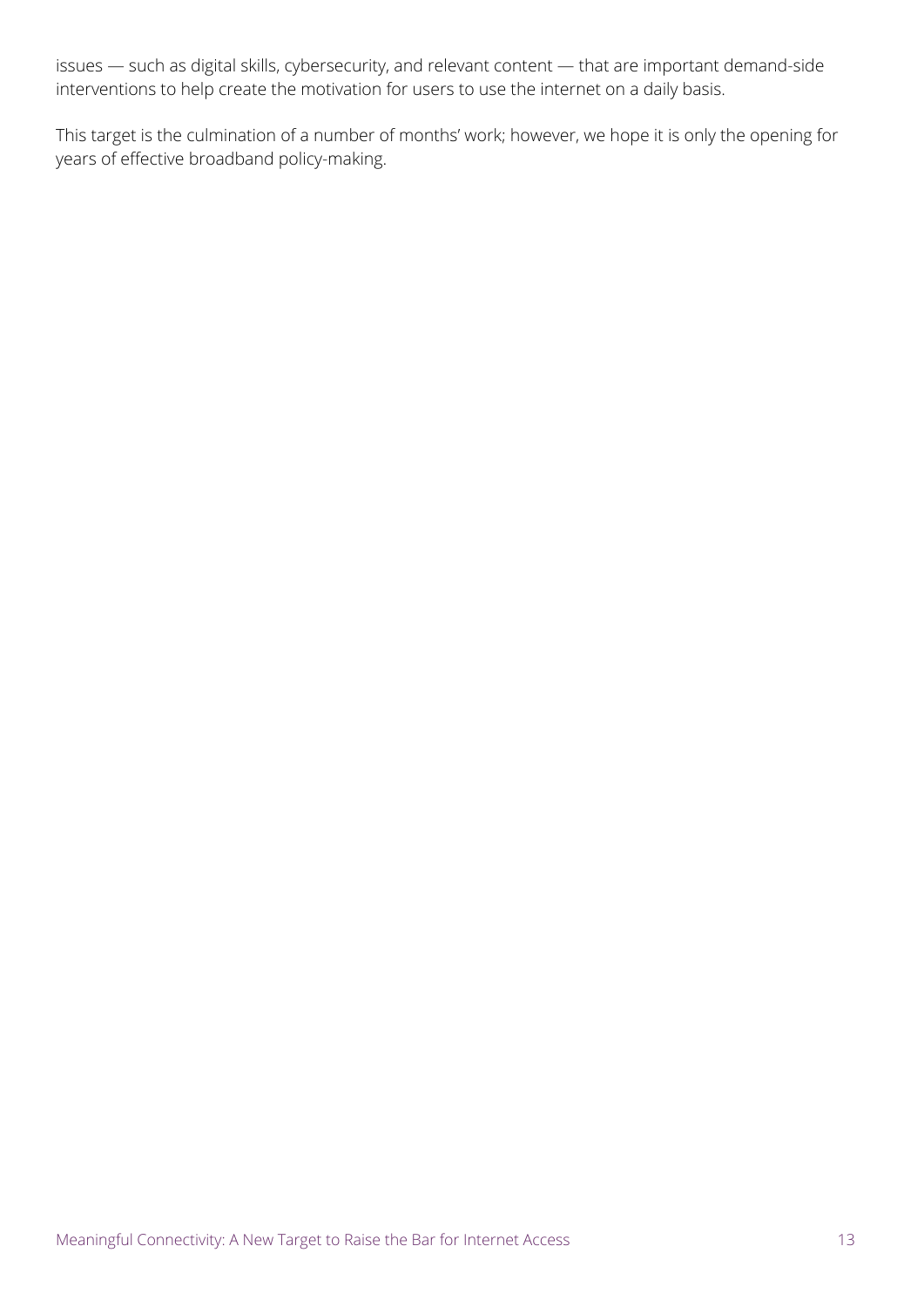# <span id="page-14-0"></span>Annex: Methods Summary and Data Sources

#### <span id="page-14-1"></span>Process and Consultative Approach

Given the scale and ambition of this new target we wanted to get feedback and suggestions from a range of viewpoints. We hosted several presentations on the proposed thresholds starting in mid-2019 at academic, industry, and civil society events and collected feedback from A4AI members, the A4AI Advisory Council, other stakeholders, and the public.

Versions of this brief and the proposed thresholds have also been shared with the A4AI membership and its Advisory Council to give additional insights and refinements to the target. This incorporates the perspectives of A4AI's multi-stakeholder membership: balancing public, private, and social sectors' analysis of the realities of connectivity today and where we could be in the future. These discussions have made the target stronger, and we thank all members and partners who have given feedback on drafts.

#### <span id="page-14-2"></span>National Surveys and Other Methods

The data for the thresholds used in this paper are drawn from a series of nationally representative household surveys as well as supporting qualitative research. The surveys were conducted between September 2019 and February 2020 in 3 countries: Colombia, Ghana, and Indonesia with the following sample sizes. In each case a stratified random sampling approach was used with a maximum sampling error of 3 percentage points. The sample results are as follows:

| Country          | <b>Male</b> | <b>Female</b> | <b>Total</b> |
|------------------|-------------|---------------|--------------|
| <b>COLOMBIA</b>  | 723         | 827           | 1550         |
| <b>GHANA</b>     | 1114        | 1186          | 2300         |
| <b>INDONESIA</b> | 1022        | 1018          | 2040         |
| <b>Total</b>     | 2859        | 3031          | 5890         |

These surveys were carried out by the A4AI/Web [Foundation](https://webfoundation.org/2019/10/deepening-our-understanding-of-the-digital-gender-divide-web-foundation-womens-rights-online-2019-household-survey/) (as part of its [Women's](https://webfoundation.org/our-work/projects/womens-rights-online/) Rights Online program) in partnership with the Instituto de Estudios Peruanos (IEP), the University of Ghana, and the University of Indonesia.

In addition, we also completed four focus group discussions in each country in which participants discussed various issues related to meaningful connectivity. Participants included persons of different backgrounds in terms of age, location, education, gender, and income levels. All focus groups were conducted between November 2019 and January 2020.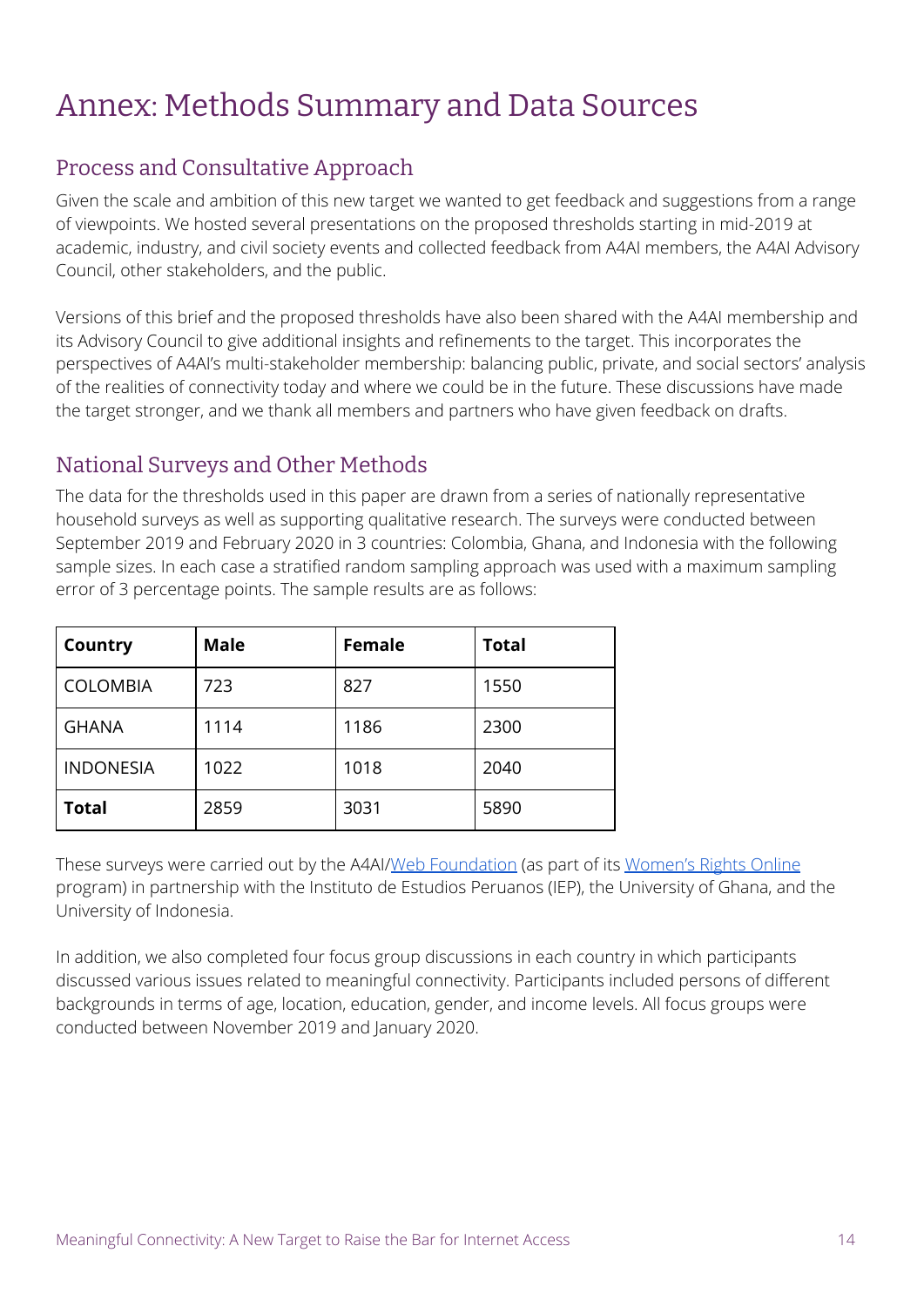#### <span id="page-15-0"></span>Sample Survey Questions

The following survey questions were included as a part of a separate module dealing with meaningful connectivity in each national survey. As the surveys themselves were part of the WRO program, most of the questions focused on women's rights issues online. Here are the questions related to meaningful connectivity, each of which is linked to one of the thresholds:

#### **Percent of persons who have a 4G connection**

Q. What type of connection do you have on your mobile device? **IREAD OUT -SINGLE CODE ONLYI** 

| 4G                           |   |
|------------------------------|---|
| 3G                           |   |
| <b>EDGE</b>                  | 3 |
| <b>GPRS</b>                  |   |
| Other - Specify _            | 5 |
| Do not have a mobile phone   |   |
| Don't know (DO NOT READ OUT) |   |
|                              |   |

#### **Percent of persons who own or have access to a smartphone:**

Q. Do you personally own or have access to a smartphone (3G/4G, internet/web-enabled mobile phone e.g. Blackberry, Android, iPhone )? SHOW CARD & READ OUT. SINGLE CODE ONLY.

| Yes.                         |  |
|------------------------------|--|
| NΩ                           |  |
| Don't know (DO NOT READ OUT) |  |

#### **Percent of persons who use the internet from an unlimited broadband connection at home or a place of work or study**

As noted above we used a combination of survey questions for this threshold, however we recommend that these be combined in future measures of the target.

Q. How do you normally access the internet? [*Note: encircle the code in the column on the type of access*]. [READ OUT. MULTI-CODE OK.]

|   |                                                            | Yes $(1)$ | No(2) |
|---|------------------------------------------------------------|-----------|-------|
| A | Mobile phone (e.g., data plan)                             |           |       |
| B | Public wifi                                                |           |       |
|   | USB dongle or modem                                        |           |       |
| D | Fixed internet connection at work, school,<br>or elsewhere |           |       |
| E | Fixed internet connection at home                          |           |       |
|   | Others, please specify                                     |           |       |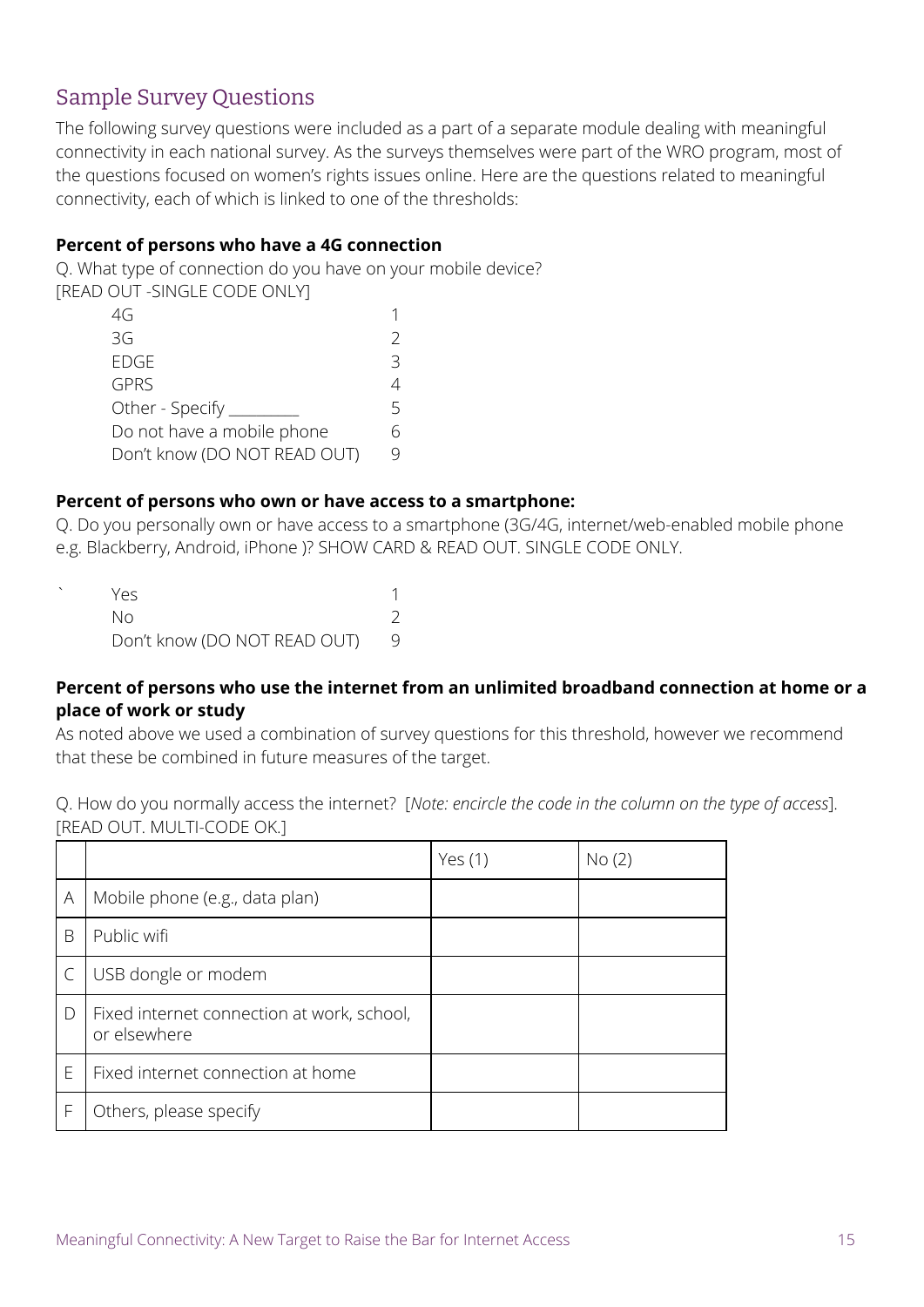Q. In a typical month of internet use, what is the total amount of **mobile internet data** you purchase? [*Note - respondents may only know about daily/weekly purchases so please calculate monthly figure*] [READ OUT — SINGLE CODE ONLY]

| $\overline{\mathsf{A}}$ | Less than 100 MB / month                                                            |    |
|-------------------------|-------------------------------------------------------------------------------------|----|
| B                       | Between 100MB and 500 MB / month                                                    |    |
|                         | Between 500MB and 1GB /month                                                        |    |
| $\mathsf{D}$            | Between 1GB and 2 GB /month                                                         |    |
| E                       | Between 2GB and 5GB /month                                                          |    |
| F                       | Between 5GB and 10GB / month                                                        | h  |
| G                       | Above 10GB / month                                                                  |    |
| H                       | Unlimited - internet access anytime with no cap                                     |    |
|                         | Do not purchase data - I get internet access up to a certain amount (specify amount |    |
| K                       | Do not purchase data - internet access is unlimited (specify source _               | 10 |
|                         | Don't know                                                                          | 99 |

Q. In a typical month of internet use, what is the total amount of internet data you purchase for your **home internet service**? [READ OUT — SINGLE CODE ONLY]

|              | <b>INDITIE INTERNET SEI VICE</b> : INLAD OUT — SINULL CODE ONLY     |    |  |  |  |
|--------------|---------------------------------------------------------------------|----|--|--|--|
| A            | Less than 100 MB / month                                            |    |  |  |  |
| B            | Between 100MB and 500 MB / month                                    |    |  |  |  |
| C            | Between 500MB and 1GB /month                                        |    |  |  |  |
| $\mathsf{D}$ | Between 1GB and 2 GB /month                                         |    |  |  |  |
| E            | Between 2GB and 5GB /month                                          |    |  |  |  |
| $\mathsf{F}$ | Between 5GB and 10GB /month                                         |    |  |  |  |
| G            | Above 10GB /month                                                   |    |  |  |  |
| H            | Unlimited - internet access anytime with no cap at home             |    |  |  |  |
|              | Do not purchase data - I get access up to a certain amount          |    |  |  |  |
|              | (specify amount                                                     |    |  |  |  |
|              | Do not purchase data - internet access unlimited (specify source __ | 10 |  |  |  |
| K            | Do not have a home internet service                                 | 11 |  |  |  |
|              | Don't know                                                          | 99 |  |  |  |

As mentioned above, here we include persons who report having either a fixed connection at work or their place of study, or an unlimited mobile internet data plan, or an unlimited home internet service.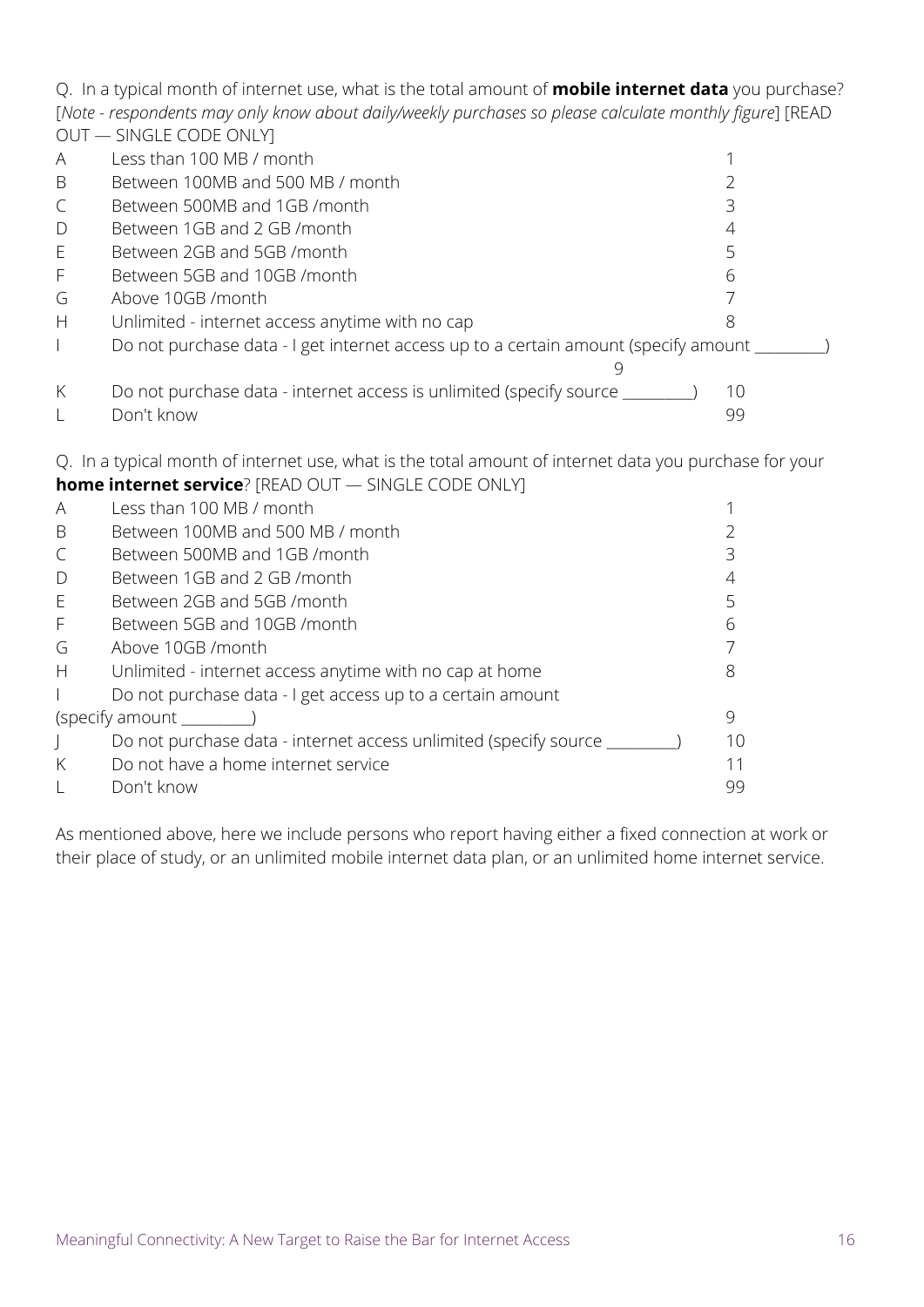#### **Percent of persons who use the internet daily**

Q. In the past 3 months, where and how often, if ever, have you used the internet from the following location(s)i? [READ OUT. MULTI-CODE OK.]

|                                                                                                        |                                                                                                                                                            | At least<br>once per<br>day | Almost<br>every day<br>(5-6 days a<br>week) | A few<br>days a<br>week<br>$(2-4 \text{ days})$<br>a week) | A few<br>days a<br>month<br>(up to 10<br>days a<br>month) | Almost<br>never<br>$(1-2 \times 1)$<br>in the<br>past 3<br>months) | Never | Do<br>not<br>know<br>(DO<br><b>NOT</b><br><b>READ</b><br>OUT) |
|--------------------------------------------------------------------------------------------------------|------------------------------------------------------------------------------------------------------------------------------------------------------------|-----------------------------|---------------------------------------------|------------------------------------------------------------|-----------------------------------------------------------|--------------------------------------------------------------------|-------|---------------------------------------------------------------|
| $\mathsf{A}% _{\mathsf{A}}^{\prime}=\mathsf{A}_{\mathsf{A}}^{\prime}=\mathsf{A}_{\mathsf{A}}^{\prime}$ | Home                                                                                                                                                       |                             |                                             |                                                            |                                                           |                                                                    |       |                                                               |
| $\mathsf B$                                                                                            | Work                                                                                                                                                       |                             |                                             |                                                            |                                                           |                                                                    |       |                                                               |
| $\mathsf{C}$                                                                                           | Place of education (e.g.,<br>school, university)                                                                                                           |                             |                                             |                                                            |                                                           |                                                                    |       |                                                               |
| $\mathsf{D}%$                                                                                          | Another person's home                                                                                                                                      |                             |                                             |                                                            |                                                           |                                                                    |       |                                                               |
| E                                                                                                      | Publicly accessible<br>internet facility which is<br>usually free (e.g.,<br>library, post office,<br>government offices,<br>community centers,<br>$etc.$ ) |                             |                                             |                                                            |                                                           |                                                                    |       |                                                               |
| F                                                                                                      | Publicly accessible<br>internet facility which is<br>usually paid (e.g.,<br>cybercafe, hotel,<br>airport, other paid WiFi<br>hotspots, etc.)               |                             |                                             |                                                            |                                                           |                                                                    |       |                                                               |
| G                                                                                                      | Other (please specify                                                                                                                                      |                             |                                             |                                                            |                                                           |                                                                    |       |                                                               |

We include those report using the internet from any of the above locations "At least once per day"

<span id="page-17-0"></span>Finally, while we don't provide specific guidance on survey design here, there are other [resources](https://webfoundation.org/2018/06/measuring-womens-connectivity-a-toolkit-for-researching-access-and-use/) for this.

#### Calculating the Target

We compared the results from each threshold (e.g., number of people reporting they own or have access to a smartphone) against the sample size to determine the percentage of the population (within the margin or error) that meets the threshold.

Next we calculated the simple mean of all four thresholds for each country. Thus, no weights were used and each threshold is treated as equally relevant when understanding meaningful connectivity. This average then provides us with the overall meaningful connectivity score for each country. The score can be used to understand the difference between meaningful connectivity and internet use within a country.